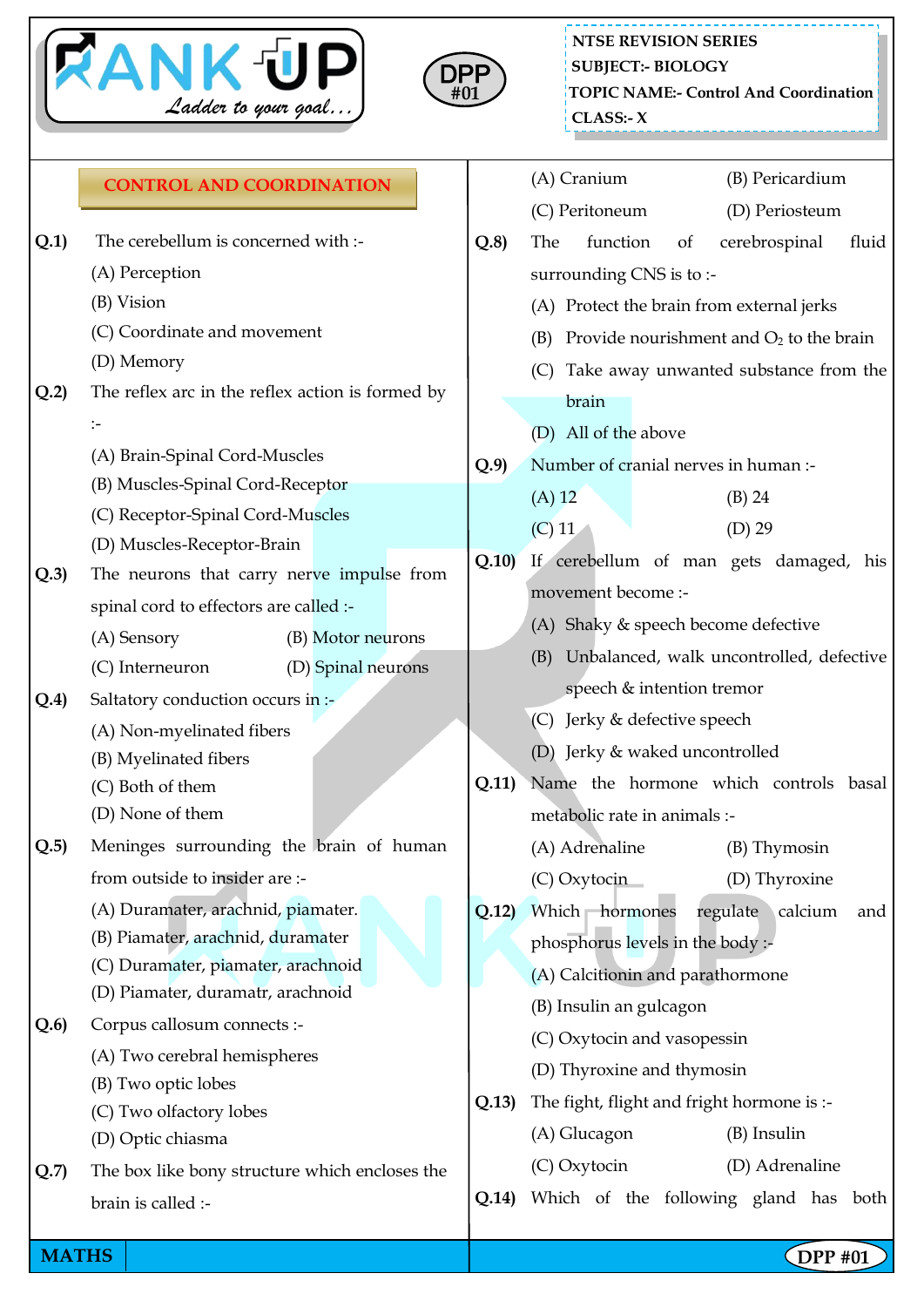



|       | exocrine and endocrine parts :-                                                 |                   |  |       | $(A)$ 2, 4-D                                                   | (B) Cytokinin                                       |  |
|-------|---------------------------------------------------------------------------------|-------------------|--|-------|----------------------------------------------------------------|-----------------------------------------------------|--|
|       | (A) Thyroid                                                                     | (B) Pituitary     |  |       | (C) Gibberellin                                                | (D) I.A.A                                           |  |
|       | (C) Adrenal                                                                     | (D) None of these |  |       | Parthenocarpy is the production of :-                          |                                                     |  |
| Q.15) | Addison's disease is caused by :-                                               |                   |  |       | (A) Fruits with pollination                                    |                                                     |  |
|       | (A) hyposecrtion of parathormone                                                |                   |  |       | (B) Fruits without fertilization                               |                                                     |  |
|       | (B) hypersecretion of corticoids                                                |                   |  |       | (C) Seeds with fertilization                                   |                                                     |  |
|       | (C) hyposecretion of corticoids                                                 |                   |  |       | (D) Only seeds and no fruits                                   |                                                     |  |
|       | (D) hypersecretion of insulin<br>Secretion of pituitary hormones is regulate by |                   |  | Q.22  | Cytokinin :-                                                   |                                                     |  |
| Q.16) |                                                                                 |                   |  |       |                                                                | (A) Is a hormone whose main function is to          |  |
|       | $\mathrel{\mathop:}=$                                                           |                   |  |       | induce the cell division                                       |                                                     |  |
|       | (A) Thyroid                                                                     | (B) Thymus        |  |       | Is the process of cell division<br>(B)                         |                                                     |  |
|       | (C) Adrenal                                                                     | (D) Hypothalamus  |  |       | Retards cell division<br>(C)                                   |                                                     |  |
| Q.17) | Injecting a tadpole with thyroxine would lead                                   |                   |  |       | (D) Causes dormancy                                            |                                                     |  |
|       | to $\mathbf{r}$                                                                 |                   |  | Q.23  | Mimosa (touch me not plant) shows :-                           |                                                     |  |
|       | (A) giant but normal tadpoles                                                   |                   |  |       | (A) Thigmotropism movement                                     |                                                     |  |
|       | (B) precocious metamorphosis<br>(C) stoppage of metamorphosis                   |                   |  |       | (B) Chemotactic                                                | movement                                            |  |
|       |                                                                                 |                   |  |       | (C) Thigmonasty                                                |                                                     |  |
|       | (D) atrophy of gonads                                                           |                   |  |       | (D) Seismonasty                                                |                                                     |  |
| Q.18) | Production of ADH, monitor of temperature                                       |                   |  | Q.24) |                                                                | The natural plant hormones were first isolated from |  |
|       | and blood pressure, is mainly controlled by :-                                  |                   |  |       | (A) cotton fruits, spinach leaves, rice plant                  |                                                     |  |
|       | (A) cerebellum<br>(B) cerebrum                                                  |                   |  |       | (B) avena coleoptiles, fungus gibberella                       |                                                     |  |
|       | (C) hypothalamus                                                                | (D) medulla       |  |       | (C) corn germ oil, human urine<br>(D) human urine, rice plant. |                                                     |  |
| Q.19) | Apical dominance means :-                                                       |                   |  | Q.25  |                                                                | A plant bends towards the source of light when      |  |
|       | (A) Supression of growth of apical bud by                                       |                   |  |       |                                                                | exposed to the light on only one side. Which of the |  |
|       | axillary buds                                                                   |                   |  |       |                                                                | following is the best explanation of the phenomena  |  |
|       | Supression of growth of axillary buds by<br>(B)                                 |                   |  |       |                                                                |                                                     |  |
|       | the presence of apical bud                                                      |                   |  |       | (A) It needs light for photosynthesis                          |                                                     |  |
|       | Stimulation of growth of axillary buds by<br>(C)                                |                   |  |       | (B)                                                            | The apices of their stems are attracted by light    |  |
|       | removal of apical bud                                                           |                   |  |       | (C)                                                            | Some auxin accumulates on the shaded side to        |  |
|       | (D) Inhibition of growth of axillary buds by                                    |                   |  |       |                                                                | induce greater cell elongation on that side         |  |
|       | removal apical bud                                                              |                   |  |       | (D)                                                            | Light stimulates the cells on the illuminated       |  |
| Q.20) | Which of the following is not natural occurring                                 |                   |  | Q.26  | side to increase in length<br>Ethylene is a                    |                                                     |  |
|       | plant hormone :-                                                                |                   |  |       |                                                                |                                                     |  |

**MATHS** DPP #01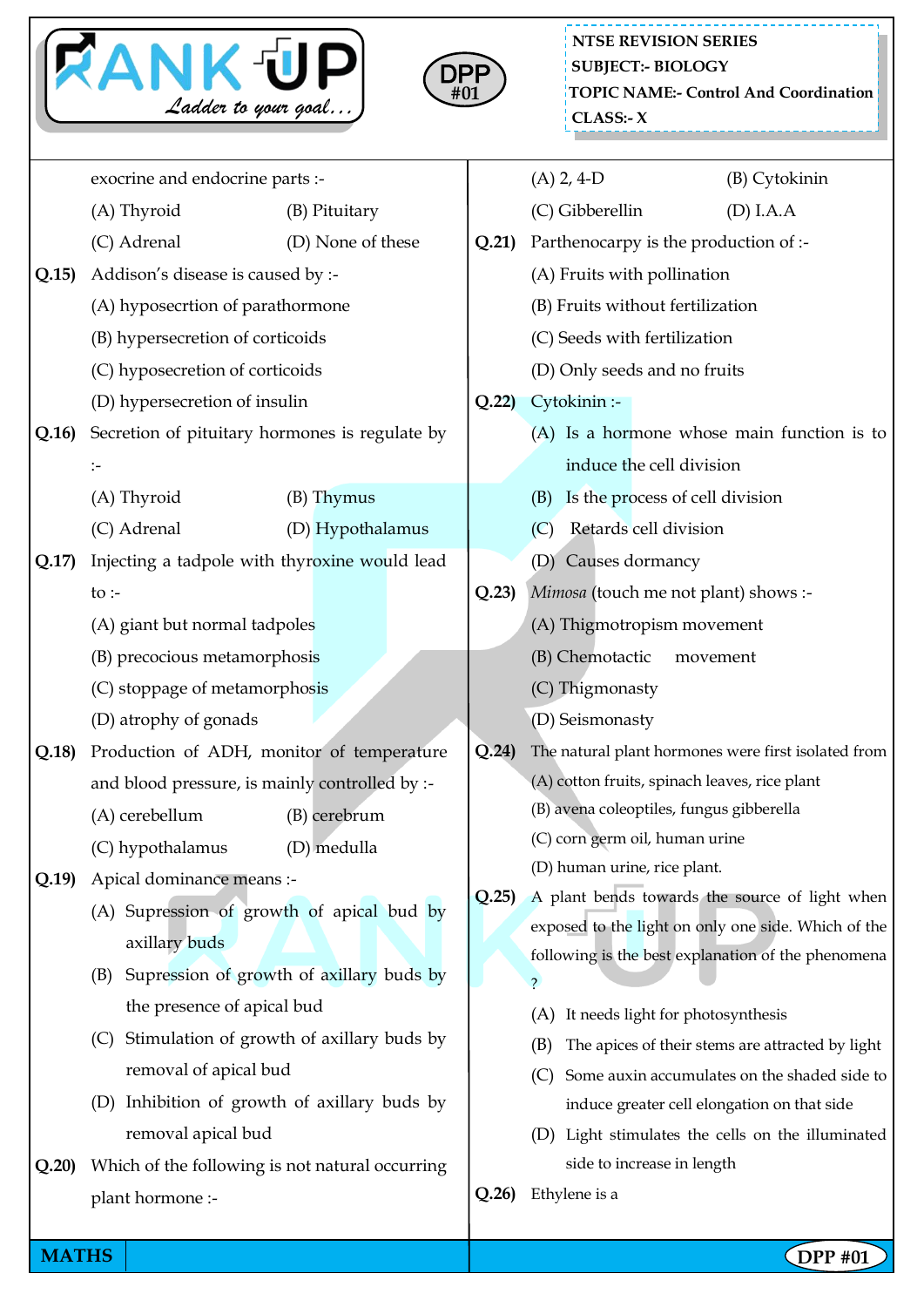



**NTSE REVISION SERIES TOPIC NAME:- Control And Coordination CLASS:- X SUBJECT:- BIOLOGY**

| Q.27  | (A) solid hormone<br>(C) gaseous hormone         | (B) gaseous enzyme     |  |
|-------|--------------------------------------------------|------------------------|--|
|       |                                                  |                        |  |
|       |                                                  | (D) liquid gas mixture |  |
|       | The effect of daily light period on flowering is |                        |  |
|       | called                                           |                        |  |
|       | (A) photooxidation                               | (B) phototropism       |  |
|       | (C) photoperiodism                               | (D) photorespiration   |  |
| Q.28  | Brain stem is formed by the union of             |                        |  |
|       | (A) optic lobes                                  |                        |  |
|       | (B) cerebellum with optic lobes                  |                        |  |
|       | (C) corpora striate                              |                        |  |
|       | (D) mid brain, ponsvarolli and medulla oblongata |                        |  |
| Q.29  | Number of spinal nerves in man are               |                        |  |
|       | $(A)$ 11 pairs<br>$(B)$ 13 pairs                 |                        |  |
|       | $(C)$ 6 pairs<br>$(D)$ 31 pairs                  |                        |  |
| Q.30) | The pineal body is considered as                 |                        |  |
|       | (A) an endocrine gland                           |                        |  |
|       | (B) an organ concerned with voluntary actions    |                        |  |
|       | (C) an organ concerned with vision               |                        |  |
|       | (D) a vestige of third eye and endocrine gland   |                        |  |
|       |                                                  | RANKUI                 |  |